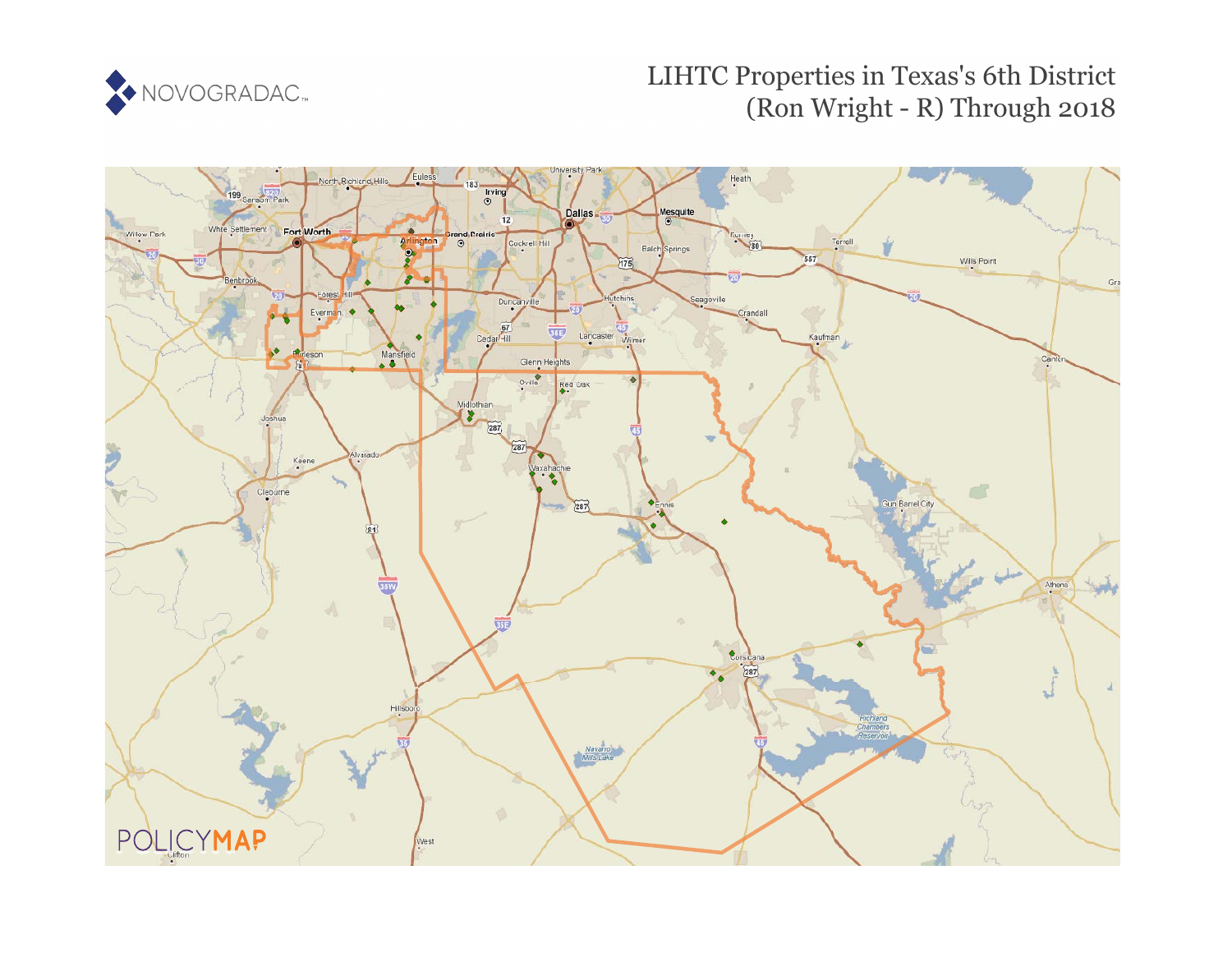## LIHTC Properties in Texas's 6th District Through 2018

| <b>Project Name</b>                                    | <b>Address</b>                       | City              | <b>State</b>           | <b>Zip Code</b> | Nonprofit<br><b>Sponsor</b> | <b>Allocation</b><br>Year | <b>Annual</b><br><b>Allocated</b><br><b>Amount</b> | <b>Year Placed</b><br>in Service | <b>Construction Type</b> | <b>Total</b><br><b>Units</b> | Low<br><b>Income</b><br><b>Units</b> | <b>Rent or</b><br><b>Income</b><br><b>Ceiling</b> | <b>Credit</b><br><b>Percentage</b> | Tax-<br><b>Exempt</b><br><b>Bond</b> | <b>HUD Multi-Family</b><br><b>Financing/Rental</b><br><b>Assistance</b> |
|--------------------------------------------------------|--------------------------------------|-------------------|------------------------|-----------------|-----------------------------|---------------------------|----------------------------------------------------|----------------------------------|--------------------------|------------------------------|--------------------------------------|---------------------------------------------------|------------------------------------|--------------------------------------|-------------------------------------------------------------------------|
| <b>WINDVALE PARK</b>                                   | 621 S 44TH ST                        | CORSICANA         | TX                     | 75110           | No                          | 2005                      | \$564,003                                          | 2007                             | New Construction         | 76                           | 76                                   | 60% AMGI                                          | 70 % present<br>value              | No                                   |                                                                         |
| <b>CAMBRIDGE CROSSING</b>                              | 1900 CAMBRIDGE ST CORSICANA          |                   | TX                     | 75110           | No                          | 2010                      | $\$0$                                              | 2010                             | Not Indicated            | 60                           | 58                                   |                                                   | 60% AMGI Not Indicated No          |                                      |                                                                         |
| ST CHARLES PLACE APTS                                  | 1408 LONGHORN<br>TRAIL               | <b>CROWLEY</b>    | TX                     | 76036           | $\rm No$                    | 2010                      | $\$0$                                              | 2010                             | Not Indicated            | 52                           | $9\,$                                |                                                   | 60% AMGI Not Indicated No          |                                      |                                                                         |
| <b>GRAND RESERVE SENIORS -</b><br>WAXAHACHIE COMMUNITY | 129 PARK HILLS DR                    | WAXAHACHIE        | TX                     | 75165           | $\rm No$                    | 2008                      | $\$0$                                              | 2010                             | Not Indicated            | 80                           | 80                                   |                                                   | 60% AMGI Not Indicated No          |                                      |                                                                         |
| RED OAK APTS (RED OAK)                                 | 413 W RED OAK RD                     | <b>RED OAK</b>    | TX                     | 75154           | No                          | 2010                      | \$0                                                | 2011                             | Not Indicated            | 116                          | 116                                  |                                                   | 60% AMGI Not Indicated No          |                                      |                                                                         |
| CHATHAM GREEN VILLAGE                                  | 3532 CHATHAM<br><b>GREEN LN</b>      | <b>ARLINGTON</b>  | $\mathbf{T}\mathbf{X}$ | 76014           | No                          | 2011                      | $\$0$                                              | 2012                             | Not Indicated            | 234                          | 234                                  |                                                   | 60% AMGI Not Indicated No          |                                      |                                                                         |
| <b>TERRACE AT MIDTOWNE</b>                             | 991 ABIGAIL WAY                      | <b>MIDLOTHIAN</b> | $\mathbf{T}\mathbf{X}$ | 76065           | No                          | 2011                      | $\$0$                                              | 2013                             | Not Indicated            | 92                           | 92                                   |                                                   | 60% AMGI Not Indicated No          |                                      |                                                                         |
| <b>ARTISAN AT RUSH CREEK</b>                           | 6000 BACARA LN                       | <b>ARLINGTON</b>  | TX                     | 76001           |                             | Insufficient<br>Data      | $\$0$                                              | Insufficient<br>Data             | Not Indicated            | 144                          | $\bf{0}$                             |                                                   | Not Indicated                      |                                      |                                                                         |
| <b>CROSSING AT OAK GROVE</b>                           | 200 DANIEL DR                        | <b>KERENS</b>     | TX                     | 75144           | $\mathbf{N}\mathbf{o}$      | 2013                      | \$0                                                | Insufficient<br>Data             | Not Indicated            | 32                           | 32                                   |                                                   | 60% AMGI Not Indicated No          |                                      |                                                                         |
| <b>BENT TREE TOWN HOMES</b>                            | 1721 S INTERSTATE<br><b>HWY 35 E</b> | WAXAHACHIE        | TX                     | 75165           |                             | Insufficient<br>Data      | $\$0$                                              | Insufficient<br>Data             | Not Indicated            | 247                          | $\bf{0}$                             |                                                   | Not Indicated                      |                                      |                                                                         |
| COUNTRY LANE SENIORS-<br><b>WAXAHACHIE COMMUNITY</b>   | 133 PARK HILLS DR                    | WAXAHACHIE        | TX                     | 75165           |                             | Insufficient<br>Data      | $\$0$                                              | Insufficient<br>Data             | Not Indicated            | 98                           | $\bf{0}$                             |                                                   | <b>Not Indicated</b>               |                                      |                                                                         |
| <b>GRACE TOWNHOMES</b>                                 | 1212 GRACE CIR                       | <b>ENNIS</b>      | TX                     | 75119           |                             | Insufficient<br>Data      | $\$0$                                              | Insufficient<br>Data             | Not Indicated            | 110                          | $\bf{0}$                             |                                                   | Not Indicated                      |                                      |                                                                         |
| HOMETOWNE AT MATADOR<br><b>RANCH</b>                   | 8500 CROWLEY RD                      | <b>FORT WORTH</b> | $\mathbf{T}\mathbf{X}$ | 76134           |                             | Insufficient<br>Data      | $\$0$                                              | Insufficient<br>Data             | Not Indicated            | 196                          | $\boldsymbol{0}$                     |                                                   | Not Indicated                      |                                      |                                                                         |
| <b>MAYFIELD PARK</b>                                   | 2104 WORTH ST                        | <b>ARLINGTON</b>  | TX                     | 76014           |                             | Insufficient<br>Data      | ${\bf S0}$                                         | Insufficient<br>Data             | Not Indicated            | 237                          | $\bf{0}$                             |                                                   | Not Indicated                      |                                      |                                                                         |
| <b>VILLAGE AT JOHNSON</b><br><b>CREEK</b>              | 815 SENIOR CREEK DR ARLINGTON        |                   | TX                     | 76010           | No                          | 1998                      | \$0                                                | 1999                             | New Construction         | 140                          | 140                                  |                                                   | 70 % present<br>value              | No                                   |                                                                         |

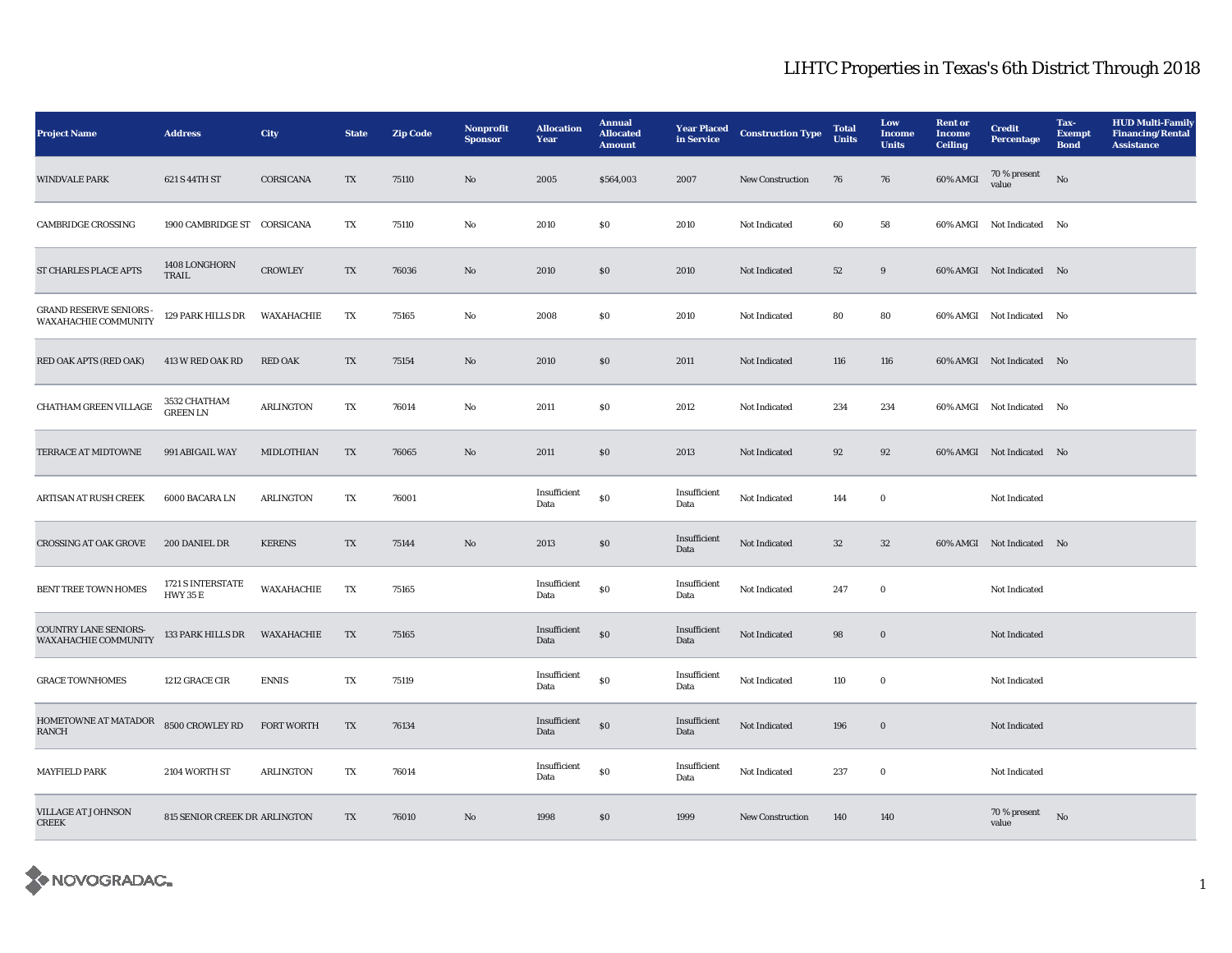## LIHTC Properties in Texas's 6th District Through 2018

| <b>Project Name</b>                                  | <b>Address</b>                      | City                    | <b>State</b> | <b>Zip Code</b> | Nonprofit<br><b>Sponsor</b> | <b>Allocation</b><br>Year | <b>Annual</b><br><b>Allocated</b><br><b>Amount</b> | <b>Year Placed</b><br>in Service | <b>Construction Type</b> | <b>Total</b><br><b>Units</b> | Low<br><b>Income</b><br><b>Units</b> | <b>Rent or</b><br><b>Income</b><br><b>Ceiling</b> | <b>Credit</b><br><b>Percentage</b> | Tax-<br><b>Exempt</b><br><b>Bond</b> | <b>HUD Multi-Family</b><br><b>Financing/Rental</b><br><b>Assistance</b> |
|------------------------------------------------------|-------------------------------------|-------------------------|--------------|-----------------|-----------------------------|---------------------------|----------------------------------------------------|----------------------------------|--------------------------|------------------------------|--------------------------------------|---------------------------------------------------|------------------------------------|--------------------------------------|-------------------------------------------------------------------------|
| PARKLAND POINTE I                                    | 6005 MAPLESIDE LN ARLINGTON         |                         | TX           | 76017           |                             | 1998                      | \$0                                                | 2000                             | <b>New Construction</b>  | 250                          | 149                                  |                                                   | 70 % present<br>value              | $_{\rm No}$                          |                                                                         |
| <b>WESTERN HILLS APTS</b>                            | 100 EWING ST                        | <b>FERRIS</b>           | TX           | 75125           |                             | 1999                      | $\$0$                                              | 2000                             | Acquisition and Rehab 16 |                              | 16                                   |                                                   | 30 % present<br>value              | No                                   |                                                                         |
| PARKLAND POINTE II                                   | 907 PINION DR                       | <b>ARLINGTON</b>        | TX           | 76017           |                             | 1998                      | \$0                                                | 2002                             | Not Indicated            | 250                          | 149                                  |                                                   | Not Indicated                      |                                      |                                                                         |
| SYCAMORE POINTE TOWNHOI 2201 SYCAMORE                |                                     | <b>FORT WORTH</b>       | TX           | 76134           |                             | 2000                      | S <sub>0</sub>                                     | 2002                             | Not Indicated            | 168                          | 126                                  |                                                   | Not Indicated                      |                                      |                                                                         |
| <b>CEDAR POINT APTS</b>                              | 1751 TOWNE<br><b>CROSSING BLVD</b>  | <b>MANSFIELD</b>        | TX           | 76063           | No                          | 2001                      | \$0                                                | 2003                             | <b>New Construction</b>  | 176                          | 176                                  |                                                   | 70 % present<br>value              | No                                   |                                                                         |
| <b>GROVE PARK APTS</b>                               | 200 PARKS SCHOOL<br><b>HOUSE RD</b> | WAXAHACHIE              | TX           | 75165           | No                          | 2002                      | $\$0$                                              | 2004                             | Acquisition and Rehab 60 |                              | 60                                   |                                                   | 70 % present<br>value              | No                                   |                                                                         |
| SYCAMORE CENTER VILLAS 7901 CHANDRA LN               |                                     | <b>FORT WORTH</b>       | TX           | 76134           | No                          | 2002                      | \$0                                                | 2004                             | New Construction         | 280                          | 280                                  |                                                   | 30 % present<br>value              | Yes                                  |                                                                         |
| PARK AT SYCAMORE SCHOOL 3801 SYCAMORE                |                                     | <b>FORT WORTH</b>       | TX           | 76133           | No                          | 2002                      | S <sub>0</sub>                                     | 2004                             | <b>New Construction</b>  | 216                          | 216                                  |                                                   | 30 % present<br>value              | Yes                                  |                                                                         |
| <b>ADDISON PARK APTS</b>                             | 6500 US 287 HWY                     | <b>ARLINGTON</b>        | TX           | 76001           | No                          | 2008                      | \$0                                                | 2005                             | <b>New Construction</b>  | 224                          | 224                                  | 60% AMGI                                          | 30 % present<br>value              | No                                   |                                                                         |
| WORTHINGTON POINT APTS 12301 HEMPHILL ST CROWLEY     |                                     |                         | TX           | 76036           |                             | 2004                      | \$593,008                                          | 2006                             | New Construction         | 248                          | 248                                  | 60% AMGI                                          | 30 % present<br>value              |                                      |                                                                         |
| PRAIRIE RANCH APTS                                   | 4950 PRAIRIE RANCH<br>$_{\rm DR}$   | <b>GRAND PRAIRIE TX</b> |              | 75052           |                             | Insufficient<br>Data      | $\$0$                                              | Insufficient<br>Data             | Not Indicated            | 174                          | $\bf{0}$                             |                                                   | Not Indicated                      |                                      |                                                                         |
| <b>ROSEMONT AT MAYFIELD</b><br><b>VILLAS</b>         | 2002 MAYFIELD<br><b>VILLA DR</b>    | <b>ARLINGTON</b>        | TX           |                 |                             | Insufficient<br>Data      | $\$0$                                              | Insufficient<br>Data             | Not Indicated            | 278                          | $\bf{0}$                             |                                                   | Not Indicated                      |                                      |                                                                         |
| RUSH CREEK APTSNT HOMES 1200 W SUBLETT RD            |                                     | ARLINGTON               | TX           | 76017           |                             | Insufficient<br>Data      | \$0                                                | Insufficient<br>Data             | Not Indicated            | 246                          | $\bf{0}$                             |                                                   | Not Indicated                      |                                      |                                                                         |
| SILVERTON VILLAGE TOWN 3700 E HWY 85<br><b>HOMES</b> |                                     | <b>ENNIS</b>            | TX           | 75119           |                             | Insufficient<br>Data      | \$0                                                | Insufficient<br>Data             | Not Indicated            | 248                          | $\bf{0}$                             |                                                   | <b>Not Indicated</b>               |                                      |                                                                         |
| WHISPERING WOODS APTS 2109 LINCOLN DR                |                                     | <b>ARLINGTON</b>        | TX           | 76011           |                             | Insufficient<br>Data      | S <sub>0</sub>                                     | Insufficient<br>Data             | Not Indicated            | 222                          | $\bf{0}$                             |                                                   | Not Indicated                      |                                      |                                                                         |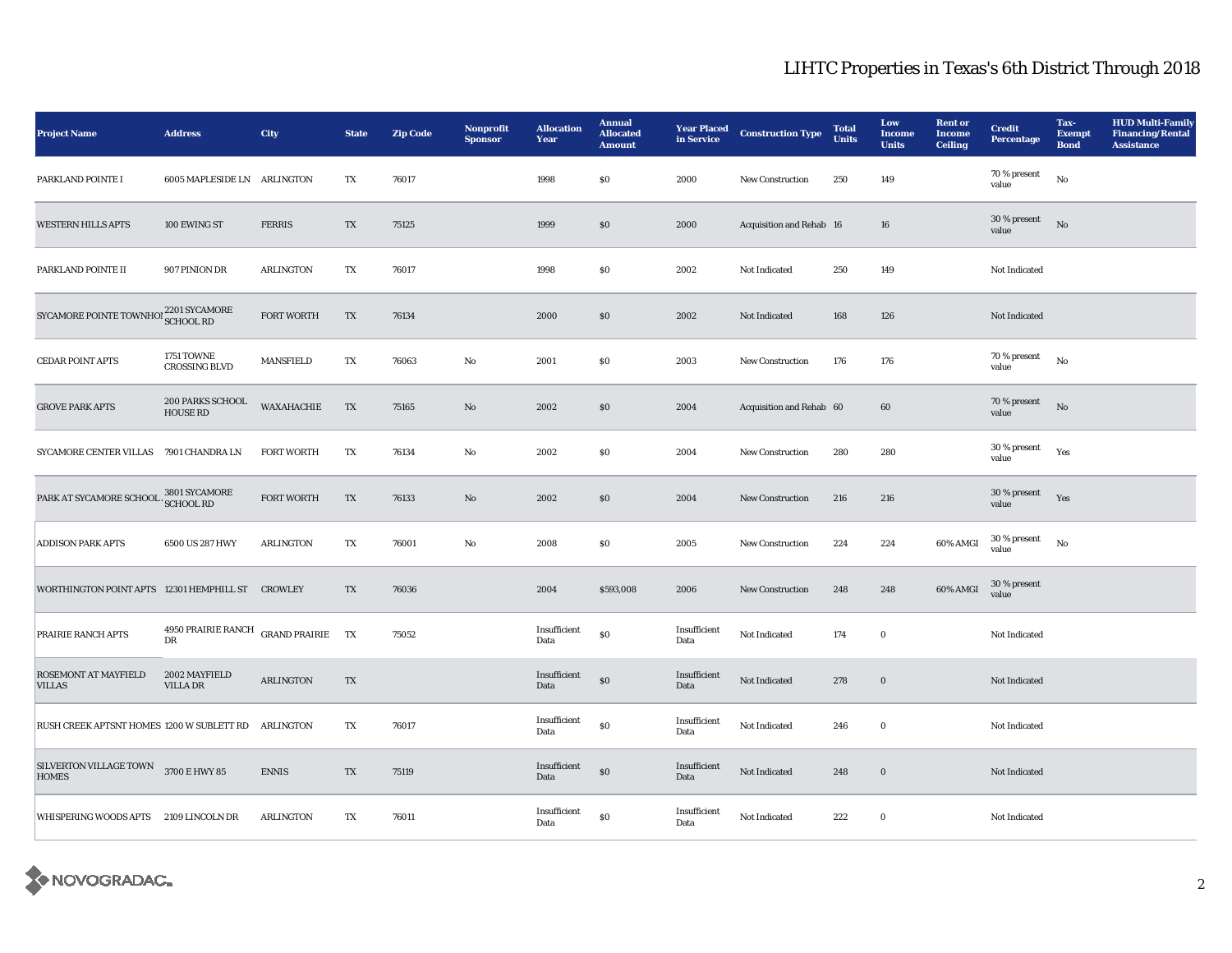## LIHTC Properties in Texas's 6th District Through 2018

| <b>Project Name</b>                                        | <b>Address</b>                                                                               | City                    | <b>State</b>            | <b>Zip Code</b> | Nonprofit<br><b>Sponsor</b> | <b>Allocation</b><br>Year | <b>Annual</b><br><b>Allocated</b><br><b>Amount</b> | <b>Year Placed</b><br>in Service | <b>Construction Type</b>  | <b>Total</b><br><b>Units</b> | Low<br><b>Income</b><br><b>Units</b> | <b>Rent</b> or<br><b>Income</b><br><b>Ceiling</b> | <b>Credit</b><br>Percentage | Tax-<br><b>Exempt</b><br><b>Bond</b> | <b>HUD Multi-Family</b><br><b>Financing/Rental</b><br><b>Assistance</b> |
|------------------------------------------------------------|----------------------------------------------------------------------------------------------|-------------------------|-------------------------|-----------------|-----------------------------|---------------------------|----------------------------------------------------|----------------------------------|---------------------------|------------------------------|--------------------------------------|---------------------------------------------------|-----------------------------|--------------------------------------|-------------------------------------------------------------------------|
| <b>KENNEDALE SENIORS</b>                                   | 332 S NEW HOPE<br><b>ROAD</b>                                                                | <b>KENNEDALE</b>        | $\mathbf{T}\mathbf{X}$  | 76060           | $\mathbf{N}\mathbf{o}$      | 2015                      | $\$0$                                              | Insufficient<br>Data             | Acquisition and Rehab 136 |                              | 123                                  | 60% AMGI TCEP only                                |                             | $\mathbf{N}\mathbf{o}$               | No                                                                      |
| PIONEER PLACE                                              | 1197 W. BROAD<br><b>STREET</b>                                                               | <b>MANSFIELD</b>        | TX                      | 76063           | No                          | 2017                      | \$0                                                | Insufficient<br>Data             | New Construction          | 135                          | 135                                  | 60% AMGI                                          | 70 % present<br>value       |                                      |                                                                         |
| THE ELLIOTT                                                | 7851 S. COLLINS ST                                                                           | <b>ARLINGTON</b>        | TX                      | 76002           | No                          | 2017                      | $\$0$                                              | Insufficient<br>Data             | New Construction          | 74                           | 65                                   | 60% AMGI                                          | 70 % present<br>value       |                                      |                                                                         |
| PALLADIUM GLENN HEIGHTS <sup>2400</sup> SOUTH HAMPTON ROAD |                                                                                              | <b>GLENN HEIGHTS TX</b> |                         | 75154           | Yes                         | 2017                      | $\$0$                                              | Insufficient<br>Data             | New Construction          | 270                          | 252                                  | 60% AMGI                                          | 30 % present<br>value       |                                      |                                                                         |
| THE MAGNOLIA                                               | 709 MAGNOLIA ST                                                                              | <b>ARLINGTON</b>        | TX                      | 76012           | No                          | 2017                      | \$0                                                | Insufficient<br>Data             | Acquisition and Rehab 65  |                              | 65                                   | 60% AMGI                                          | 30 % present<br>value       |                                      |                                                                         |
| PALLADIUM CROWLEY                                          | <b>NORTH SIDE OF</b><br><b>CROWLEY PLOVER</b><br><b>ROAD AND EAST OF</b><br><b>CANOE WAY</b> | <b>CROWLEY</b>          | $\mathbf{T}\mathbf{X}$  | 76036           | $\mathbf{No}$               | 2018                      | $\$0$                                              | Insufficient<br>Data             | <b>New Construction</b>   | 120                          | 90                                   | 60% AMGI                                          | 70 % present<br>value       |                                      |                                                                         |
| <b>EASTWOOD APTS</b>                                       | 110 N 14TH ST                                                                                | MIDLOTHIAN              | $\mathbf{T} \mathbf{X}$ | 76065           | $\mathbf{N}\mathbf{o}$      | 1988                      | $\$0$                                              | 1988                             | <b>New Construction</b>   | 56                           | 56                                   |                                                   | Not Indicated               |                                      |                                                                         |
| WOODSTOCK III                                              | 174 LUNDAY LN                                                                                | <b>BURLESON</b>         | TX                      | 76028           | No                          | 1989                      | \$0                                                | 1989                             | Acquisition and Rehab 56  |                              | 56                                   |                                                   | Not Indicated               |                                      |                                                                         |
| 1348 N45TH ST                                              | 1348 N 45TH ST                                                                               | CORSICANA               | TX                      | 75110           | $\rm\thinspace No$          | 1990                      | $\$0$                                              | 1990                             | New Construction          | 16                           | 16                                   |                                                   | Not Indicated               |                                      |                                                                         |
| MANSFIELD PLAZA APTS                                       | 413 S MAIN ST                                                                                | <b>MANSFIELD</b>        | TX                      | 76063           | No                          | 1989                      | $\$0$                                              | 1990                             | Acquisition and Rehab 52  |                              | 52                                   |                                                   | Not Indicated               |                                      |                                                                         |
| <b>HILL TOP HOMES</b>                                      | 3200 S CTR ST                                                                                | <b>ARLINGTON</b>        | TX                      | 76014           | No                          | 1989                      | $\$0$                                              | 1991                             | New Construction          | 168                          | 168                                  |                                                   | Not Indicated               |                                      |                                                                         |
| <b>MISTY COURT DUPLEXES</b>                                | 103 MISTY CT                                                                                 | WAXAHACHIE              | TX                      | 75165           | $\rm No$                    | 1990                      | \$0                                                | 1992                             | New Construction          | $\overline{4}$               | $\overline{4}$                       |                                                   | Not Indicated               |                                      |                                                                         |
| <b>TURTLE CREEK APTS</b>                                   | 2005 S COOPER ST                                                                             | <b>ARLINGTON</b>        | TX                      | 76010           | No                          | 1990                      | \$0                                                | 1992                             | Acquisition and Rehab 193 |                              | 193                                  |                                                   | Not Indicated               |                                      |                                                                         |
| MANSFIELD RETIREMENT<br>LTD                                | $511$ S MAIN ST                                                                              | <b>MANSFIELD</b>        | TX                      | 76063           | No                          | 1992                      | \$0                                                | 1993                             | <b>New Construction</b>   | 52                           | 52                                   |                                                   | <b>Not Indicated</b>        |                                      |                                                                         |
| <b>NORTHRIDGE APTS</b>                                     | 701 RIDGEGLEN DR                                                                             | <b>ARLINGTON</b>        | TX                      | 76011           | No                          | 1991                      | $\$0$                                              | 1993                             | Acquisition and Rehab 126 |                              | 126                                  |                                                   | Not Indicated               |                                      |                                                                         |